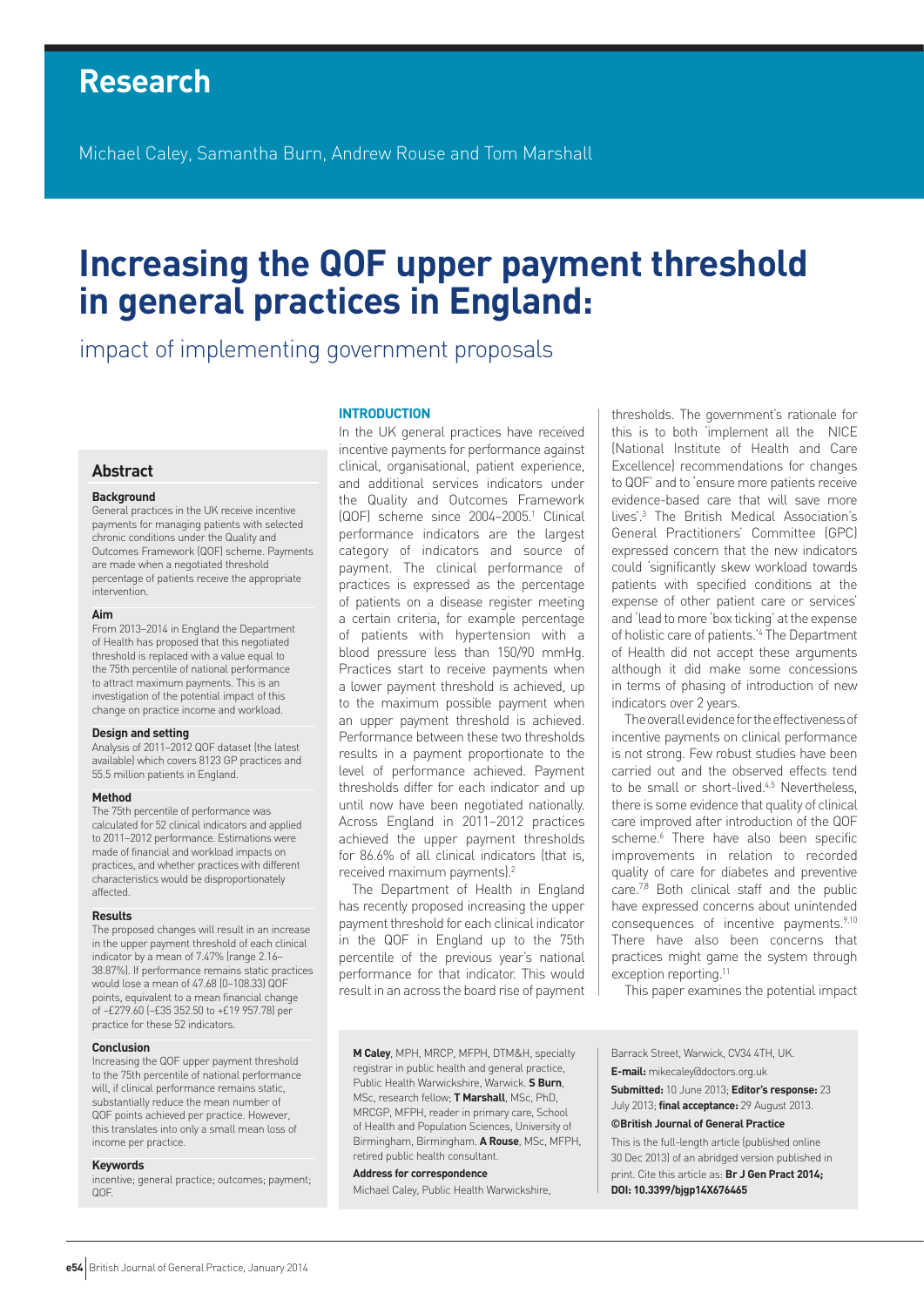# **How this fits in**

Financial incentives for improving clinical outcomes have been shown to improve performance in different clinical settings. However, these improvements are not always achieved through actual improvements in clinical care. The proposed increases in the upper payment threshold to 75% of national performance will, on average, have only a small negative financial impact on practices but for some practices will result in significant increases in clinical workload if these thresholds are to be achieved. Unrealistically large increases in workload, without sufficient remuneration may result in practices either deciding not to deploy resources to achieve these thresholds or to increase the use of exception reporting.

of applying the proposed 75th percentile upper payment threshold to QOF clinical performance indicators in terms of the estimated impact on clinical workload and the estimated financial impact to practices if performance remained static, and whether practices with particular characteristics are more likely to be adversely affected by these proposals.

#### **METHOD**

The 2011–2012 QOF dataset was used, the latest available, which covers 8123 GP practices and 55.5 million patients in England. Focus was exclusively on the 87 indicators in the clinical domain. The indicators included in the 2011–2012 QOF dataset differ somewhat compared with those proposed for 2013–2014. Indicators were therefore excluded that had been retired or where the indicator had changed substantially between these 2 years (14 indicators) or where the QOF points available for an indicator had changed between the 2 years (3 indicators: BP5, SMOKING3, SMOKING4) to allow direct comparisons between the years. Indicators were also excluded that did not have a numerical performance threshold (1 indicator: PC2) or were for maintaining disease registers (17 indicators) as they do not allow a calculation of the 75th percentile of performance. Indicators that were the same or judged to have undergone only minor changes were included. After exclusions, 52 clinical indicators were included that are present in both the 2011–2012 and 2013– 2014 QOF schemes. A complete list of all the indicators included in the analysis is available from the authors on request.

For clarity when a 'patient' is referred to, this means an individual who may have one or more health conditions, an 'indicator' is the QOF indicator that refers to a specific condition, 'thresholds' are the values for upper or lower payments and relate to a specific indicator, and a 'metric' refers to an individual patient's clinical measurements, for example blood pressure or cholesterol level. Several different indicators and metrics may be applicable to one patient. For example, the 11 indicators for diabetes may be applicable to a patient with diabetes. Some patients will also be on several different disease registers if they suffer from multiple conditions. This detail is not identified within the QOF dataset so it is not possible to say precisely how many patients will be affected by a change in the threshold of an indicator. Therefore, reference is made to the number of metrics (for example blood pressures) that will need to be improved for a practice to reach the new upper payment threshold.

The 75th percentile of performance was calculated for each clinical indicator and rounded to the nearest whole number. This was then used as the proposed upper payment threshold. Lower payment thresholds were set at 40% below the upper payment threshold as is suggested in the government response to the consultation.11

The currently used method of calculating QOF points and the 2013–2014 QOF points allocation for each indicator were then applied to calculate the number of QOF points a practice would achieve in 2013–2014 if current performance were maintained and the 75th percentile of performance set as the upper payment threshold. Practices achieving performance equal to or above the upper payment threshold were awarded all available points, practices achieving performance below the lower payment threshold were awarded no points, and practices between these thresholds were awarded a proportion of the available points using the standard calculation.12 The value to each practice of the QOF points in both 2011– 2012 and 2013–2014 was then calculated using the standard remuneration formula:13

# Financial remuneration =  $QOF$  points  $\times$ Value × APDF × CPI

where QOF points = the total number of QOF points for an indicator, value = the negotiated financial value of a QOF point (£133.76 for 2011–2012 and £156.92 for 2013– 14),13 APDF = Adjusted Practice Disease Factor (calculated by dividing the raw practice disease prevalence by national English mean prevalence), and CPI =Contractor Population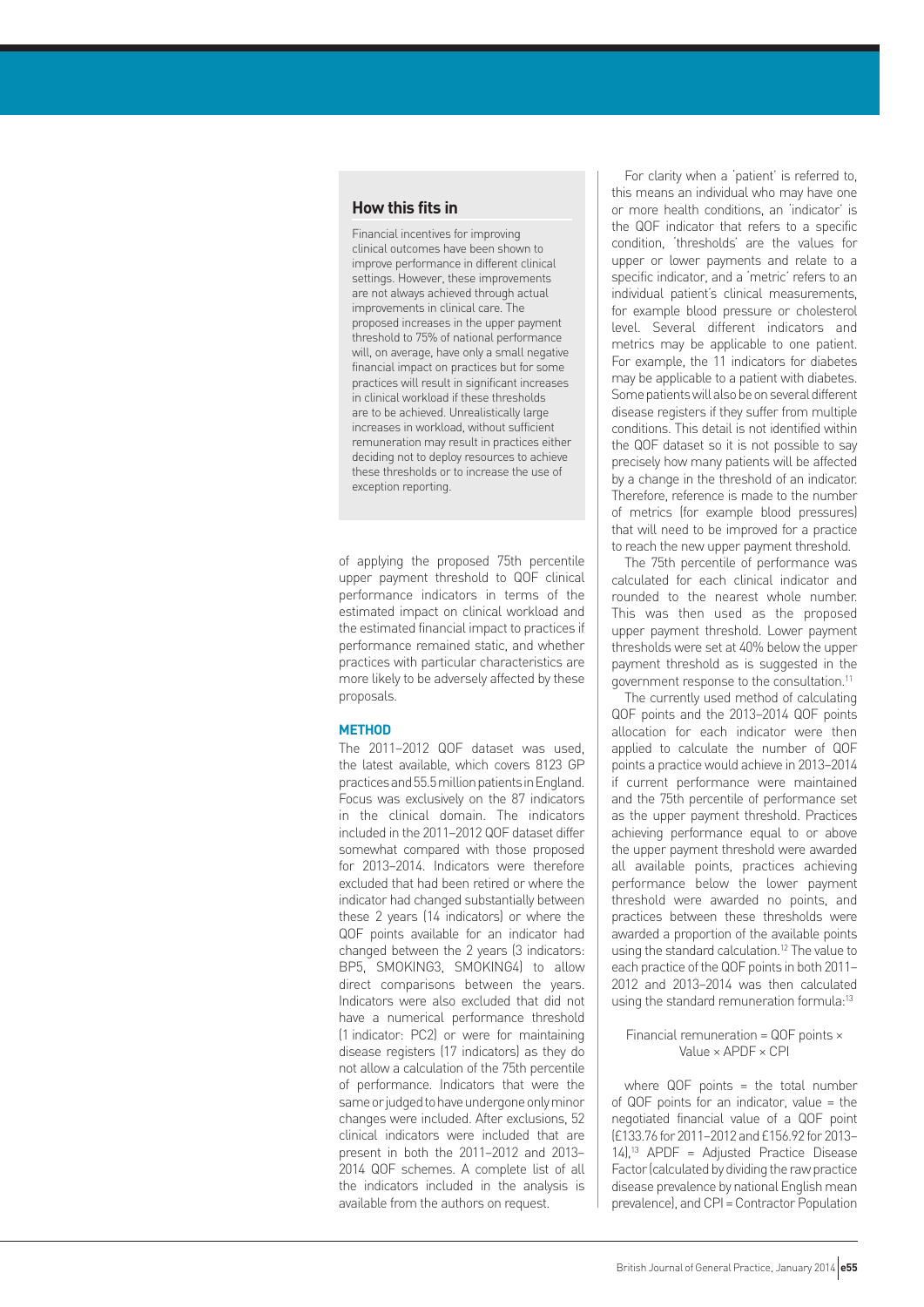Index (calculated by dividing the practice's registered population by the English average, quoted as 5891). It was assumed that disease register sizes, performance, disease prevalence, and the rate of exception reporting remain static between 2011–2012 and 2013–2014 for the sake of clarity and the difficulties in predicting year to year changes and the impact of policy changes. The strengths and weaknesses of this approach are explored in the discussion.

In 2013–2014 the CPI calculation will change and will be calculated by dividing a practice's most recently established registered population by the national average for England 'on the 1st Jan in the year immediately before the commencement of the financial year to which the achievement payment relates'.<sup>13</sup> However, as these data (that is the list registered population as of 1 January 2013) are not available at present, the same calculation was used for CPI in both years.

The impact of raising the payment threshold was examined in terms of the



change to clinical activity if all practices were to achieve the upper payment threshold. Where the practice's current performance was lower than the 75th percentile, the additional number of metrics that would be required to be treated to the required threshold by each practice for each indicator was calculated using the following formula:

# Additional metrics treated to 75th percentile threshold =  $(p * den)$  – num

where  $p =$  the 75th percentile value for a specific indicator, expressed as a proportion, den = the quoted denominator for the specific indicator in a practice, equivalent to number of patients for whom the indicator is considered appropriate (that is meet age range specifications) indicator specification and not exception reported, and num = the quoted numerator for the specific indicator in a practice, equivalent to number of patients in the denominator population currently meeting the performance threshold.

A multiple regression model was used to explore the association between different variables and the estimated absolute change to practice income. The independent variables in the models included practice list size, practice deprivation score (index of multiple deprivation 2010, Public Health England14), percentage of patients aged <15 years, percentage of practice list size aged >65 years (the age group most affected by the chronic diseases covered by QOF), full-time equivalent GPs per 10 000 patients, percentage of GPs aged ≥55 years, percentage of practice GPs who are female, and percentage of practice GPs trained in the UK. Practice deprivation score was calculated by applying the lower super output area deprivation data proportionately to the registered practice populations. Twentyfive practices (0.3% of total) were excluded from the models because deprivation scores were not available for them.

# **Table 1. Implications to an average practice if the 75th percentile of performance was introduced for all clinical indicators in 2013–2014**

|         | 2011-2012 QOF<br>points achieved | <b>Estimated</b><br>2013-2014 QOF<br>points achieved | Difference between<br>between 2011-2012<br>and 2013-2014 | 2011-2012<br>QOF value | <b>Estimated</b><br>2013-2014<br>QOF value | <b>Difference</b><br>between 2011-2012<br>and 2013-2014 | <b>Additional metrics</b><br>needing improvement<br>to reach 75th percentile |
|---------|----------------------------------|------------------------------------------------------|----------------------------------------------------------|------------------------|--------------------------------------------|---------------------------------------------------------|------------------------------------------------------------------------------|
| Mean    | 347.20                           | 299.50                                               | $-47.68$                                                 | £48,606.02             | £48 326.43                                 | $-5279.60$                                              | 339.39                                                                       |
| Maximum | 360.00                           | 358.94                                               | $\Omega$                                                 | £334 589.50            | £345 253.60                                | £19 957.78                                              | 4056.67                                                                      |
| Minimum |                                  |                                                      | $-108.33$                                                |                        |                                            | $-635352.50$                                            |                                                                              |

Note: the values presented in the columns showing the difference between 2011–2012 and 2013–20-14 represent the mean, maximum and minimum values of individual practices within the entire dataset and are not arithmetic derivations from the mean, maximum and minimum values for 2011–2012 and 2013–2014 presented in the table.

**Figure 1. Distribution of estimated change in Quality and Outcomes Framework (QOF) value if the 75th percentile of performance was introduced for all clinical indicators in 2013–2014.**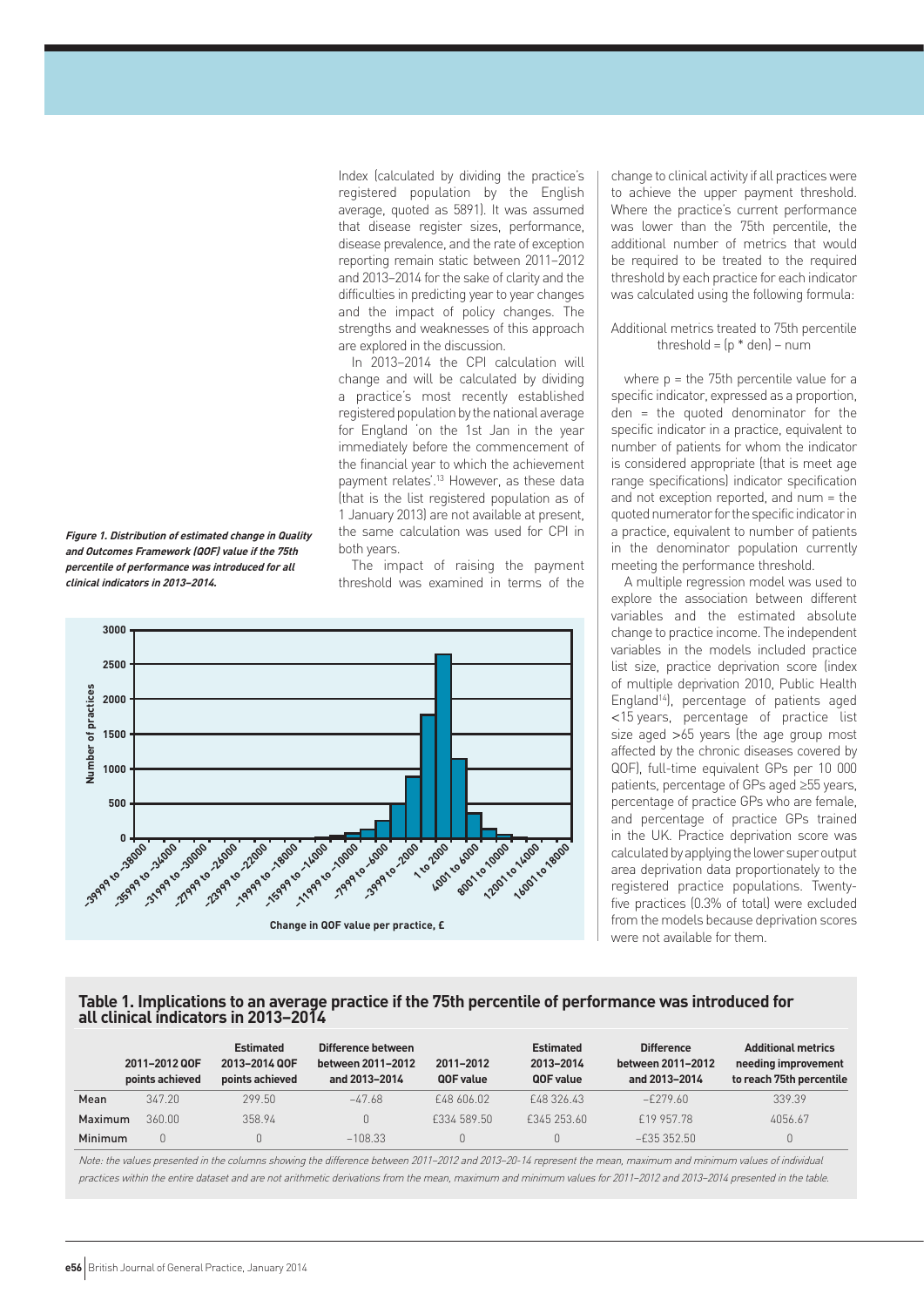# **RESULTS**

Applying the 75th percentile as the upper payment threshold to the 52 clinical indicators will result in an increase in the threshold of each clinical indicator by a mean of 7.47% (range 2.16–38.87%).

Table 1 shows that if the 75th percentile upper and lower payment thresholds and the 2013 to 2014 QOF points values were applied to 2011 to 2012 performance, assuming no improvement in performance, practices would lose a mean of 47.68 QOF points (range 0–108.33) equivalent to a mean financial change of –£279.60 (range –£35 352.50 to +£19 957.78) per practice. The distribution of the change in payments shows



## **Table 2. Multiple regression model of estimated absolute change in QOF payments for 52 clinical indicators between 2011–2012 and 2013–2014 and the association between different variables**

| Independent variables                               | Estimated absolute change in QOF payment, E |  |  |  |  |
|-----------------------------------------------------|---------------------------------------------|--|--|--|--|
| Practice deprivation score                          | $-18.15$ <sup>a</sup> (3.92)                |  |  |  |  |
| Percentage of patients aged <15 years               | $-31.55$ <sup>a</sup> $(11.60)$             |  |  |  |  |
| Percentage of patients aged ≥65 years               | $-19.28b$ [7.87]                            |  |  |  |  |
| List size, 1000s                                    | $-238.1^{\circ}$ (10.41)                    |  |  |  |  |
| Full-time equivalent GPs per 10 000 patients        | $-14.21$ (9.86)                             |  |  |  |  |
| Percentage of GPs aged ≥55 years                    | $-1.081(1.51)$                              |  |  |  |  |
| Percentage of GPs female                            | $4.150b$ (1.65)                             |  |  |  |  |
| Percentage of GPs trained in the UK                 | 1.694 [1.35]                                |  |  |  |  |
| Constant                                            | 2474 <sup>a</sup> (355.40)                  |  |  |  |  |
| Observations                                        | 8098                                        |  |  |  |  |
| $R^2$                                               | 0.066                                       |  |  |  |  |
| F-statistic                                         | 71.44                                       |  |  |  |  |
| Standard errors in parentheses. ª P<0.01. b P<0.05. |                                             |  |  |  |  |

a significant clustering of results around the mean with over 95% of practices estimated to have a change in payment of between –£8000 and +£8000. Of all practices, 4397 (54%) are estimated to benefit financially (Figure 1). In total the reduction in payments overall to practices in England would be £2 271 173.

Although it is estimated that all indicators will demonstrate an overall reduction in QOF point achievement (mean –0.92, range –0.04 to –3.98), this does not translate into consistent reductions in payment. It is estimated that there will be a mean change in payment per QOF indicator of –£5.38 per practice (range –£434.45 to +£176.30). Thirty-two of the 52 indicators (61.53%) have an estimated mean increase in value; the distribution is shown in Figure 2. This is caused by the increase in the value of a QOF point between 2011–2012 and 2013–2014 from £133.76 to £156.92, which offsets many of the negative financial consequences of raising the upper payment threshold and thus a reduction in QOF point achievement. The estimated increases in the payment threshold, QOF points, and values for individual clinical indicators are available from the authors on request.

Across the whole of England, it was calculated that an additional 2 756 874 clinical metrics will need to be improved if all practices were to reach the 75th percentile upper payment threshold on all indicators. This is equivalent to each practice having to improve performance by a mean of 339 (range 0–4057) metrics to reach the upper payment threshold on all indicators.

The multivariate regression model explores the relationship between the change in practice income and several variables (Table 2). There is a statistically significant negative association between practice list size, practice deprivation score, percentage of practice population aged <15 years and percentage of practice population aged >65 years, and the estimated absolute change in income. There is also a significant positive association between the percentage of female GPs in a practice and change in income, although the effect size is much smaller than the other variables that have a significant association.

## **DISCUSSION**

#### **Summary**

Increasing the QOF upper payment threshold for clinical indicators to the 75th percentile of national performance will substantially increase the upper payment threshold for most clinical indicators compared with the 2011–2012 thresholds.

**Figure 2. Distribution of the change in the estimated mean payment per clinical indicator between 2011– 2012 and 2013–2014.**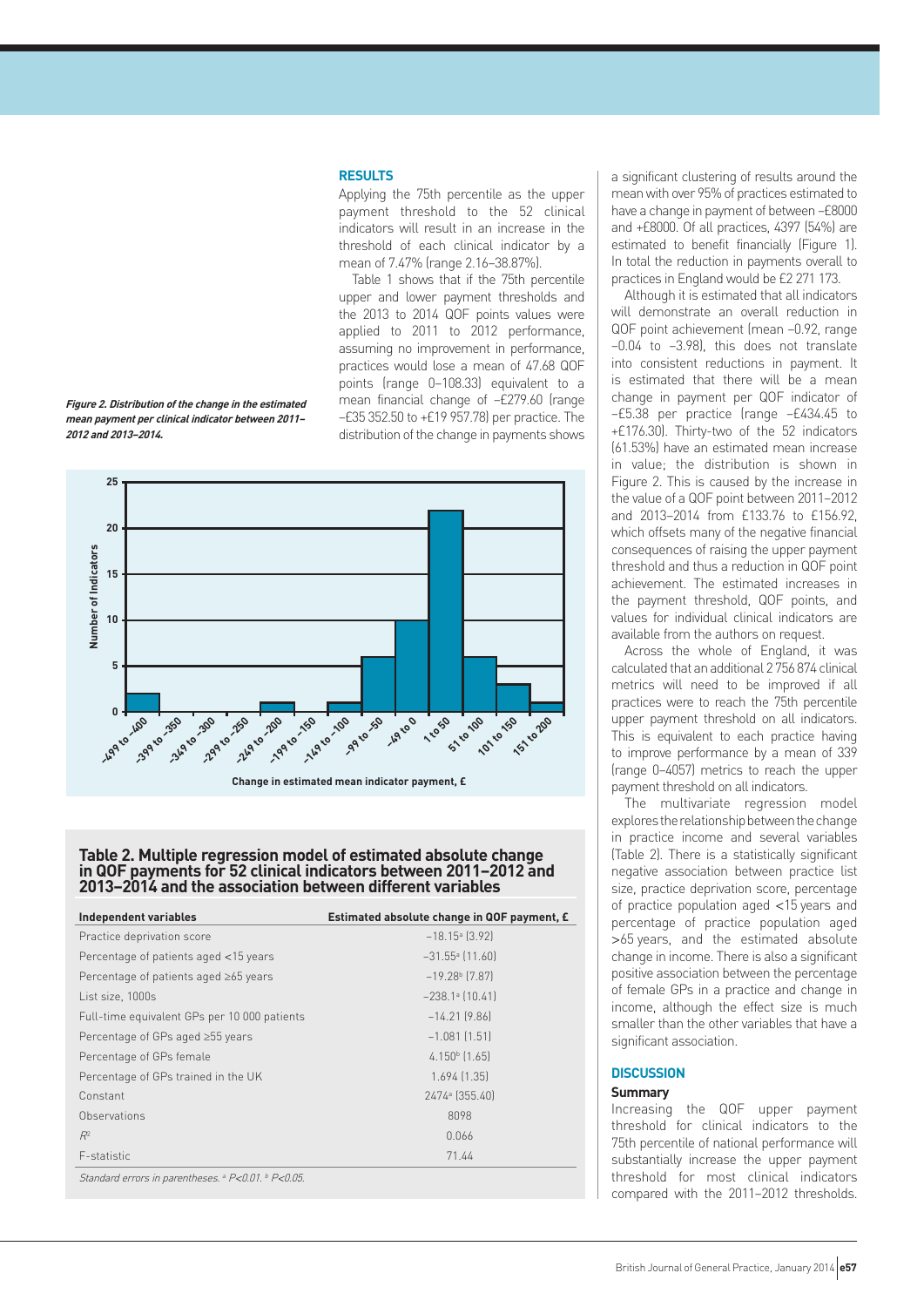# **Funding**

Part of the analysis in this study was supported by the EPSRC Multidisciplinary Assessment of Technology Centre for Healthcare (MATCH) programme (EPSRC Grant GR/S29874/01).

#### **Ethical approval**

None required.

#### **Provenance**

Freely submitted; externally peer reviewed.

# **Competing interests**

The authors have declared no competing interests.

# **Acknowledgements**

We acknowledge Rachel Foskett-Tharby for advising us on the methodology of remuneration within the QOF scheme.

# **Discuss this article**

Contribute and read comments about this article: **www.bjgp.org/letters**

If clinical performance remains static this is estimated to result in a mean loss of 47.68 QOF points per practice. However, this does not necessarily translate into a large reduction in payments to most practices; with mean change in income of a practice for these clinical indicators being a loss of only £279.60 per year. Larger practices are estimated to lose relatively more income than smaller practices. For most indicators, mean payment change from 2011–2012 to 2013–2014 is positive. This counterintuitive finding is primarily a result of the rise in payment thresholds being offset by the increase in the nominal value of a QOF point from £133.76 in 2011–2012 to £156.92 in 2013–2014. These findings do not include any additional potential changes of income from the abolition of payment for maintaining disease registers or retirement, amendments to, or introduction of, new indicators, or the impact of the non-clinical domains of the QOF scheme. These may be significant and the response of practices to these other changes is difficult to predict.

The relatively large rises in the upper payment threshold for some indicators reflects the fact that national performance for these indicators is already far above the current negotiated upper payment threshold. Therefore, for many practices the actual number of metrics that require improvement to reach the 75th percentile upper payment threshold is relatively small as a proportion of total disease registers. On average, each practice needs to improve performance on 339 metrics, but because multiple indicators relate to the same disease area and because of comorbidity between disease areas, this translates to an improvement in treatment for a much smaller number of patients. The authors have been unable to find estimates of the number of metrics that apply to the average patient on disease registers. However, a relatively common example could be a patient who is a smoker and suffers from cardiovascular disease, hypertension, and diabetes. This one patient may qualify for up to 19 of the included indicators.

#### **Strengths and limitations**

Using 2011–2012 QOF data uses the latest publicly available data, which includes indicators that are well evidence-based and is both complete and consistent across a large population. It was assumed that practice list size, disease register size, prevalence, and the rate of expectation reporting remain the same between 2011– 2012 and 2013–2014. It is acknowledged that the most likely scenario, given the

known demographic changes in the English population, is an average growth in practice list size, disease register size, and disease prevalence. An increase in exception reporting is also likely.<sup>15</sup> However, these potential changes have not been modelled both for the sake of clarity and lack of confidence about the degree of change and how the changes to thresholds and policy overall will affect practice behaviour.

# **Comparison with existing literature**

Experience and evidence from the UK and abroad shows that payment for performance incentives do impact on performance and that performance tends towards the level set for payment.<sup>16-18</sup> However, although some studies show that increasing the performance threshold does make clinical metric and outcome differences for patients,<sup>15,19</sup> there is other evidence that shows this is not always achieved through improved clinical care. Increases in the rate of exception reporting can be used to artificially increase the headline performance figure of a practice and have been demonstrated to occur within the QOF system.20,21 This allows practices to achieve higher payment thresholds without necessarily improving the clinical metrics of patients as practices struggle to meet increasingly demanding targets. This was one of the concerns raised by the GPC in the consultation on the government proposals. Another concern of the GPC is a potential skewing of care towards patient groups identified in QOF indicators. This has been shown to occur in the QOF scheme with metrics for conditions included in QOF increasing at a significantly faster rate than conditions that have not been included.17

#### **Implications for research and practice**

Payment for performance in health care is increasingly used to drive up performance. Although there is evidence that payment incentives increase the clinical management and outcomes of patients, there is an increasing body of evidence that demonstrates the unintended consequences of this approach with the increases in the rate of exception reporting being the most widely reported. Further research is required to examine both the positive and negative effects of payment incentives for performance within health care, especially the unintended consequences on patient groups with conditions not included in pay for performance schemes. The implementation of these proposed changes to the QOF payment thresholds may provide one such opportunity.